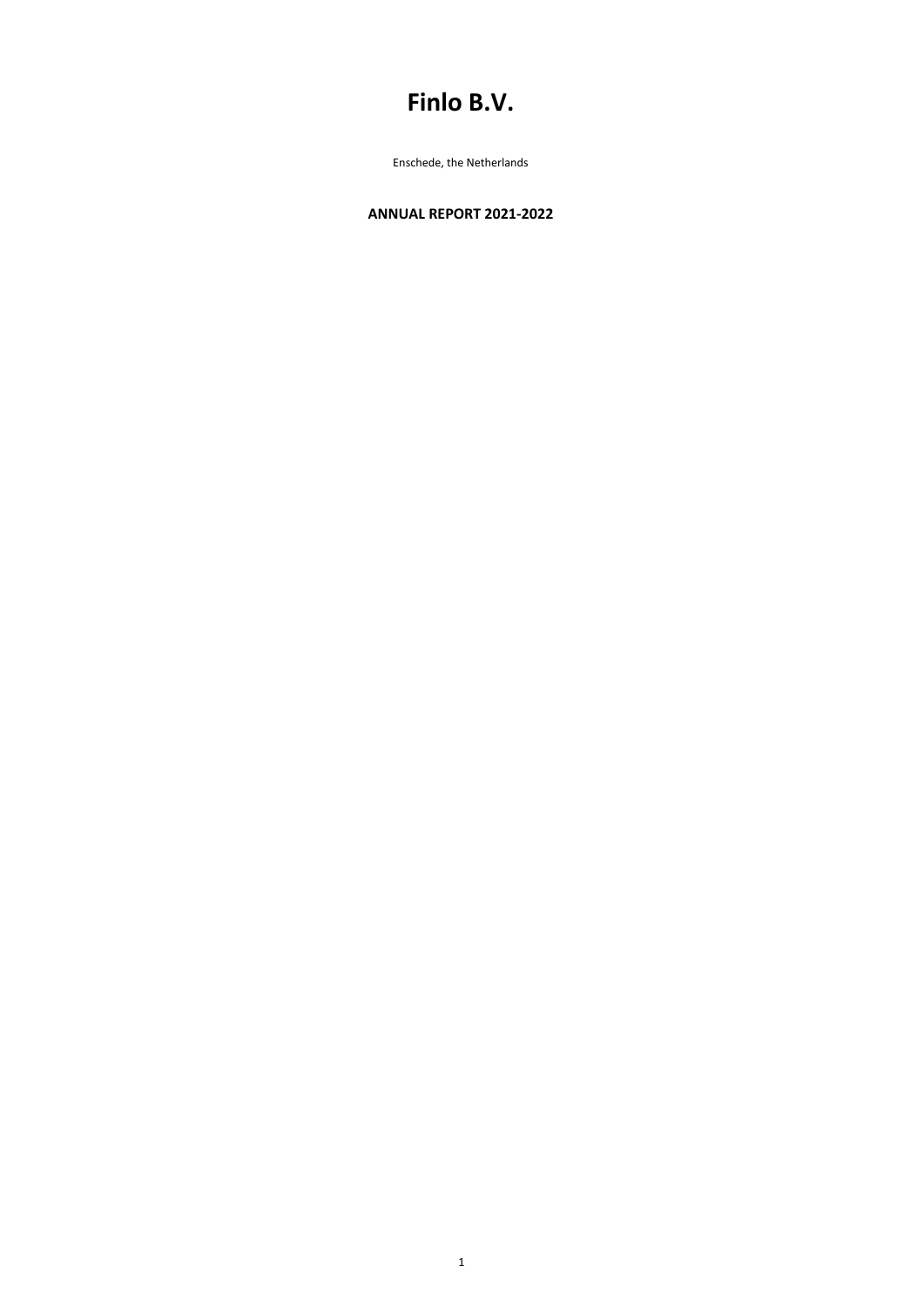| <b>Contents</b>                           | <b>Page</b>    |
|-------------------------------------------|----------------|
| Directors' Report                         | 3              |
| Financial Statements as at March 31, 2022 |                |
| <b>Balance Sheet</b>                      | $\overline{a}$ |
| Profit and Loss Account                   | 5              |
| Notes to the Financial Statements         | 6              |
| Other Information                         | 8              |

**Finlo B.V.**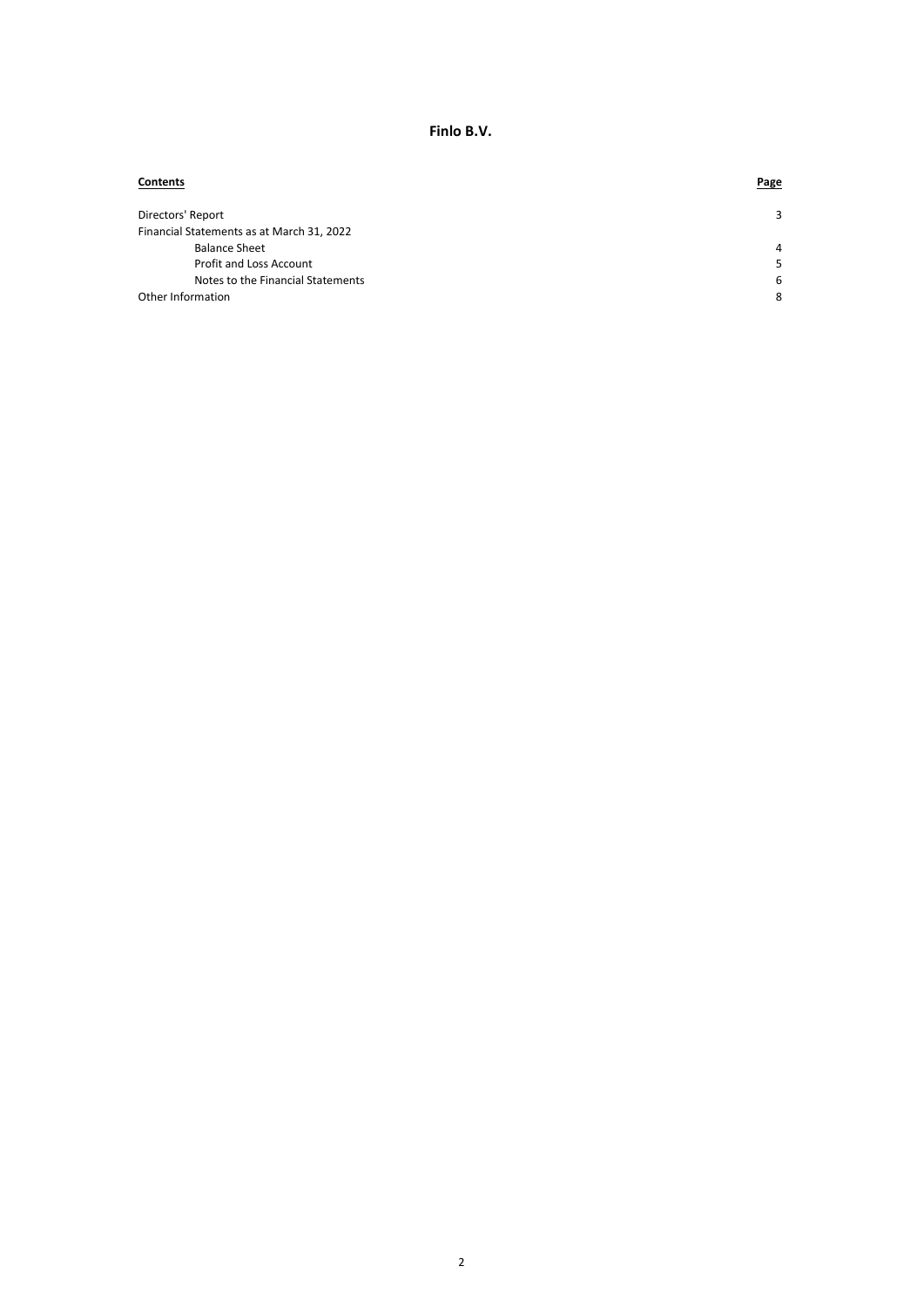The Board of Directors herewith submits the Annual Report of Finlo B.V. for the financial year ended March 31, 2022.

## **Summary of activities**

The Company mainly acts as a holding company.

# **Result for the year**

There were no activities in the company during the year.

#### **Future outlook**

There will be no activities in the coming year.

#### **Post balance sheet events**

No major post balance sheet events affecting the financial statements have occurred to date.

## **The Board of Directors**

V.K. Mittal WILLIAM COMPUTER Dewan

ant

Enschede, Enschede, 15 June 2022

# **Finlo B.V.**

#### **DIRECTORS REPORT**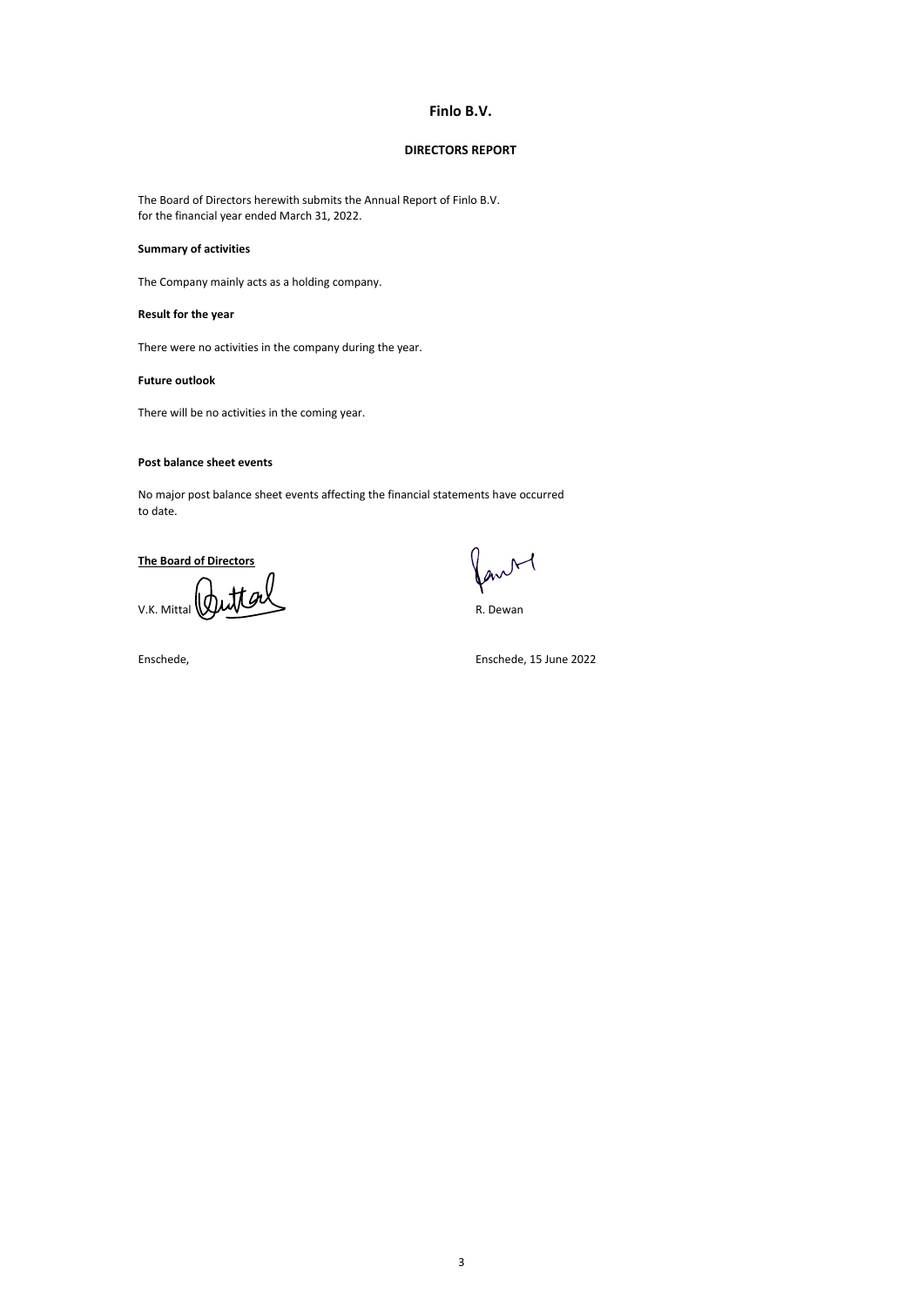|                               | Notes          | 2021-2022  | 2020-2021  |
|-------------------------------|----------------|------------|------------|
|                               |                |            |            |
| <b>ASSETS</b>                 |                |            |            |
| <b>FIXED ASSETS</b>           |                |            |            |
| Financial fixed assets        | $\mathbf{3}$   |            |            |
| <b>CURRENT ASSETS</b>         | $\overline{4}$ |            |            |
| Liquid assets                 |                |            |            |
|                               |                |            |            |
|                               |                |            |            |
| <b>EQUITY AND LIABILITIES</b> |                |            |            |
| <b>EQUITY</b>                 | $\overline{3}$ |            |            |
| Issued capital                |                | 9,000      | 9,000      |
| Other reserves                |                | $-234,000$ | $-234,000$ |
|                               |                | $-225,000$ | $-225,000$ |
| <b>CURRENT LIABILITIES</b>    | $\overline{4}$ |            |            |
| Liability to group companies  |                | 218,000    | 218,000    |
| Other liabilities             |                | 7,000      | 7,000      |

225,000 225,000

# **Finlo B.V.**

# **Balance Sheet as at March 31**

(In Euro, after appropriation of results)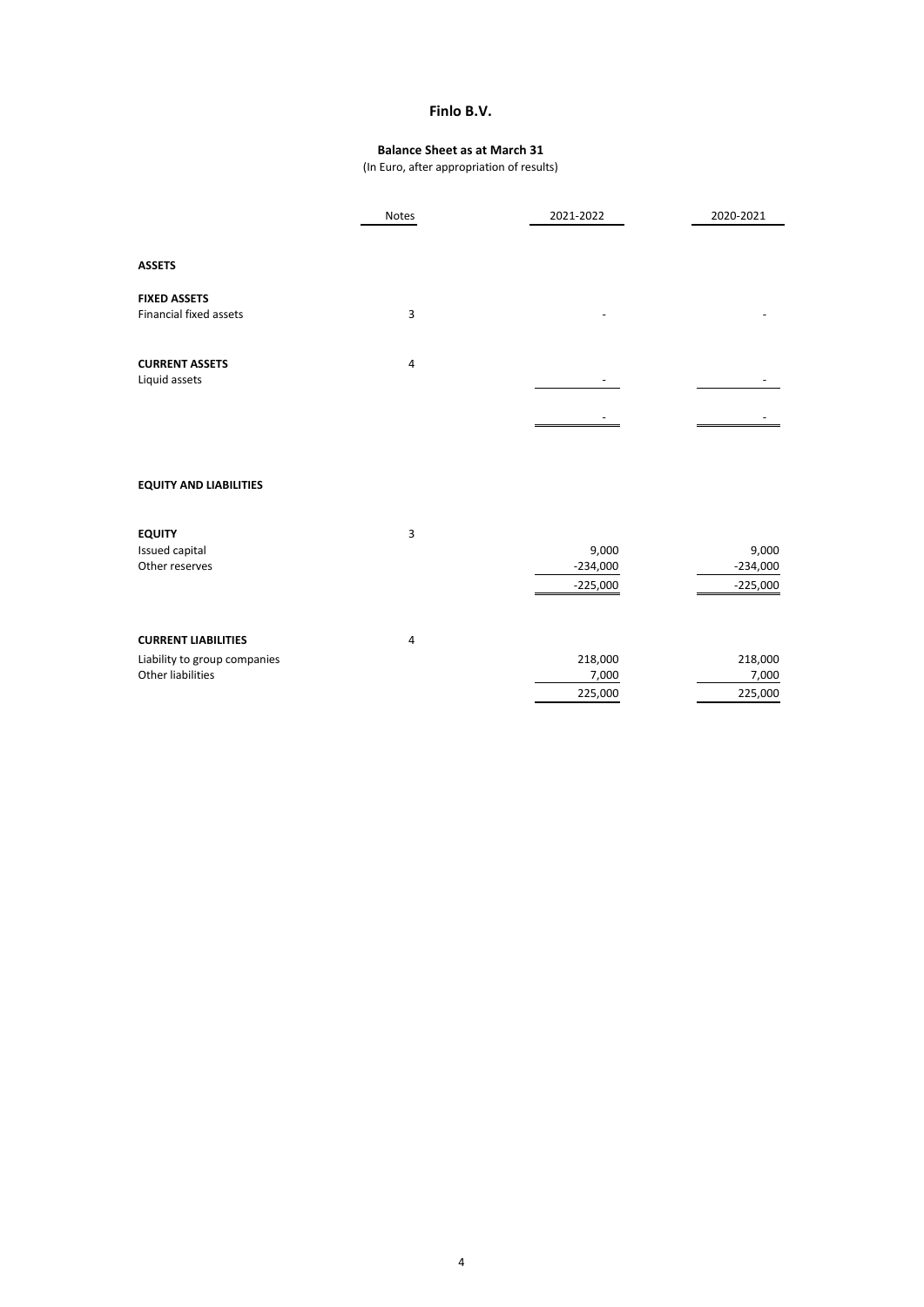|                                             | <b>Notes</b> | 2021-2022                | 2020-2021                |
|---------------------------------------------|--------------|--------------------------|--------------------------|
| <b>OPERATING EXPENSES</b><br>Other expenses |              | $\overline{\phantom{0}}$ |                          |
| <b>NET RESULT AFTER TAXATION</b>            |              | $\overline{\phantom{0}}$ | $\overline{\phantom{0}}$ |

# **Profit and Loss Account** (In Euro) **for the period from April 1 till March 31**

# **Finlo B.V.**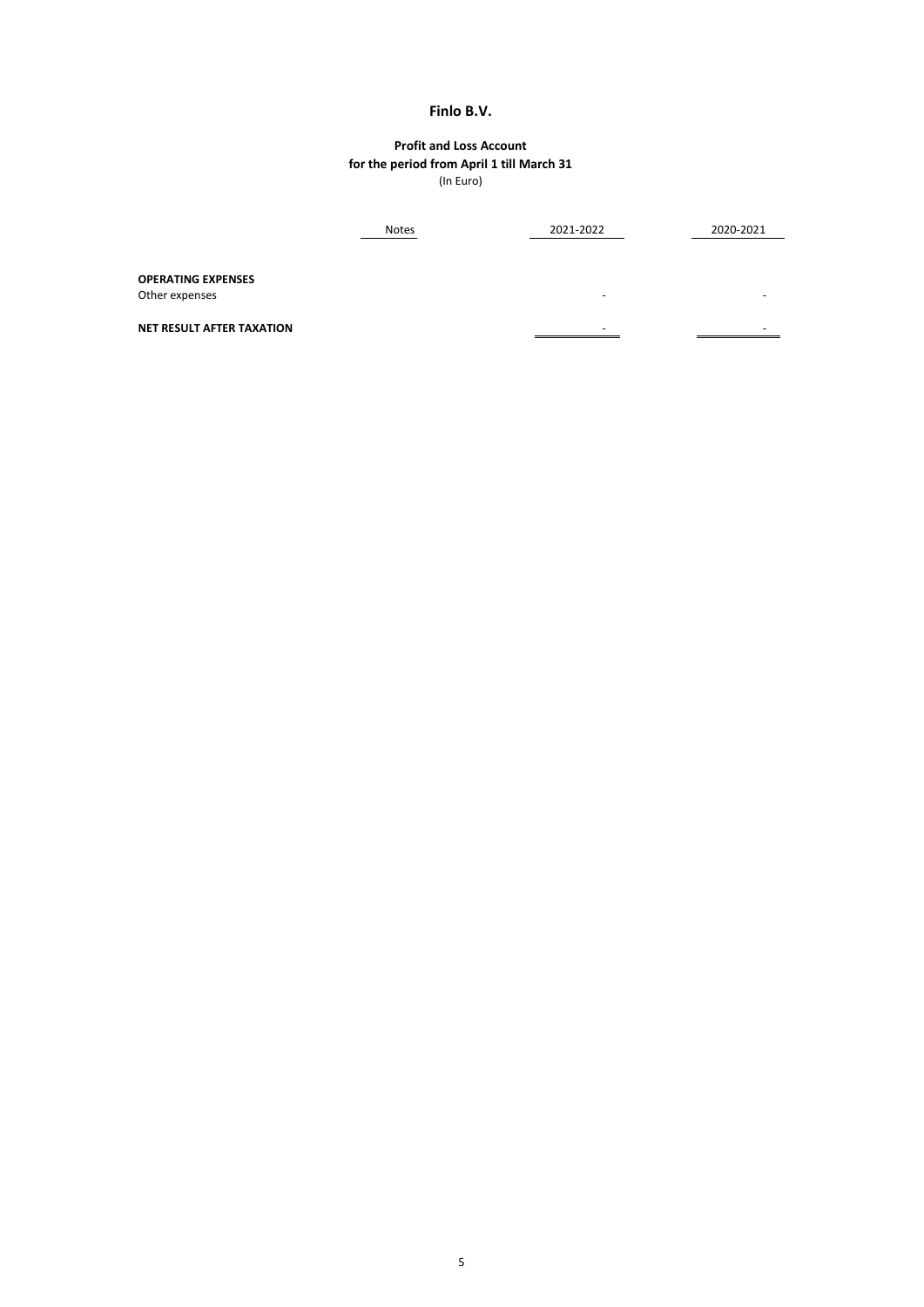#### **1. GENERAL**

Finlo B.V. is a Dutch private company with limited liability, incorporated on 27-6-1968 and has its statutory seat in Enschede, the Netherlands. The Company mainly acts as a holding company.

## **2. SUMMARY OF PRINCIPAL ACCOUNTING POLICIES**

## **(a) General**

The principles adopted for the valuations of assets and liabilities and determination of the result are based on the historical cost convention.

If not stated otherwise, assets and liabilities are shown at nominal value.

## **(b) Receivables**

Receivables are stated at nominal value less a provision for indebtness if necessary.

# **Finlo B.V.**

#### **Notes to the Financial Statements 2021-2022**

(In Euro)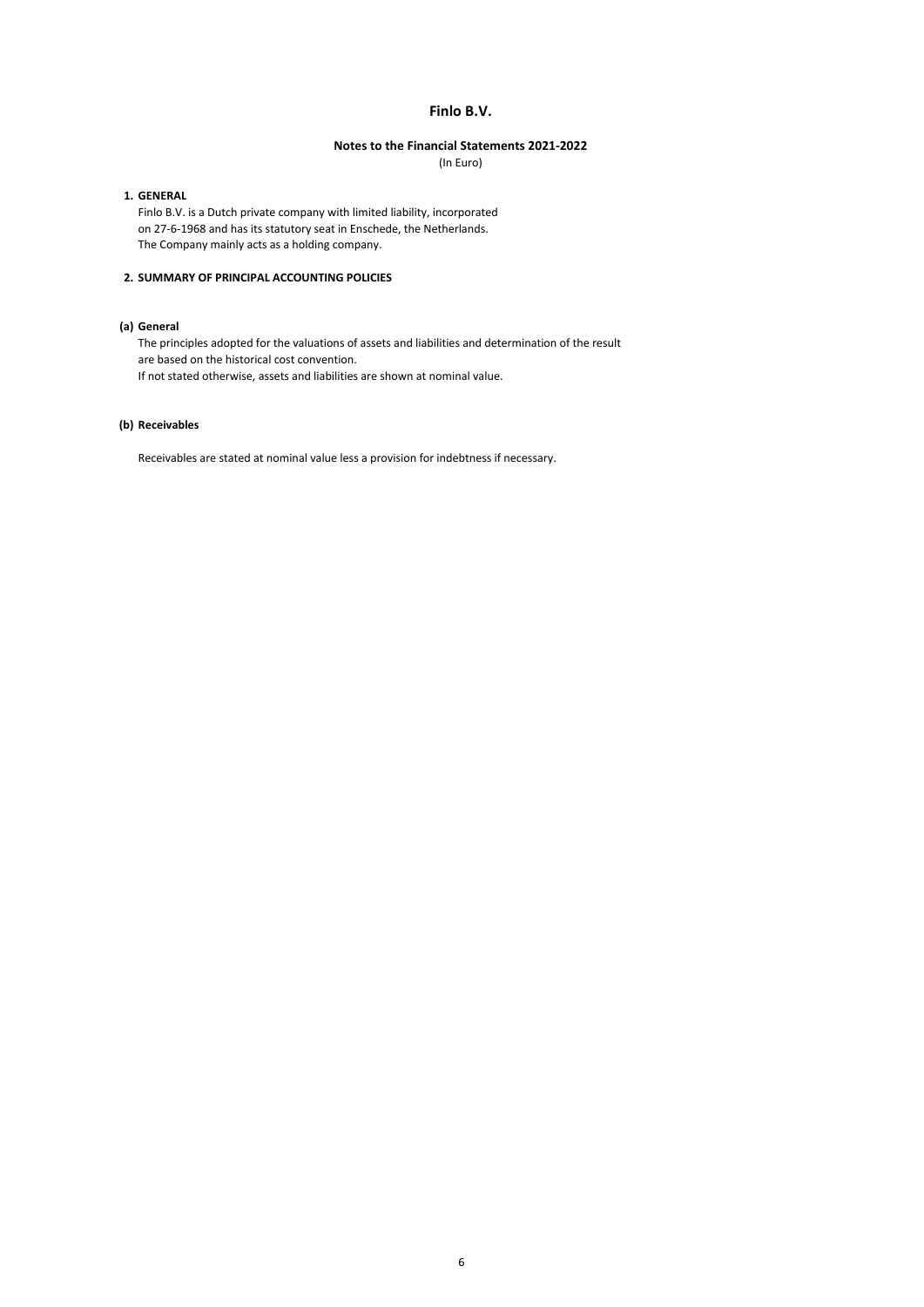## **3. EQUITY**

The company's authorised share capital amounts to EUR 45,000 divided into 45,000 ordinary shares of EUR 1. Issued share capital comprises 9,000 shares.

#### **5. NUMBER OF EMPLOYEES AND EMPLOYMENT COSTS**

|                                                       | <b>Issued</b><br><b>Share Capital</b> | <b>Retained</b><br>profits | <b>Members</b><br><b>Equity</b> |
|-------------------------------------------------------|---------------------------------------|----------------------------|---------------------------------|
| Balance as at April 1,<br>Additional contributions    | 9,000                                 | $-234,000$                 | $-225,000$                      |
| Result for the year                                   | $\qquad \qquad$                       |                            |                                 |
| Balance as at March 31,                               | 9,000                                 | $-234,000$                 | $-225,000$                      |
| <b>4. CURRENT LIABILITIES</b>                         | 2021-2022                             |                            | 2020-2021                       |
| Liability to group companies (Apollo Vredestein B.V.) | 218,000                               |                            | 218,000                         |
|                                                       | 218,000                               |                            | 218,000                         |
| Other liabilities                                     | 7,000<br>7,000                        |                            | 7,000<br>7,000                  |
|                                                       |                                       |                            |                                 |

Neither during the year under review nor in the previous year did the Company have any employees other than its directors. Hence, it did not pay any wages and related social security contributions.

#### **6. DIRECTORS**

During the year under review, the Company had 1 director, who received no remuneration during the current or the previous financial year. The Company has no supervisory directors.

**The Board of Directors,**

 $V.K.$  Mittal  $\|\phi\|$   $M\alpha\|$ 

Enschede, Enschede,

## **Finlo B.V.**

#### **Notes to the Financial Statements 2021-2022**

(In Euro)